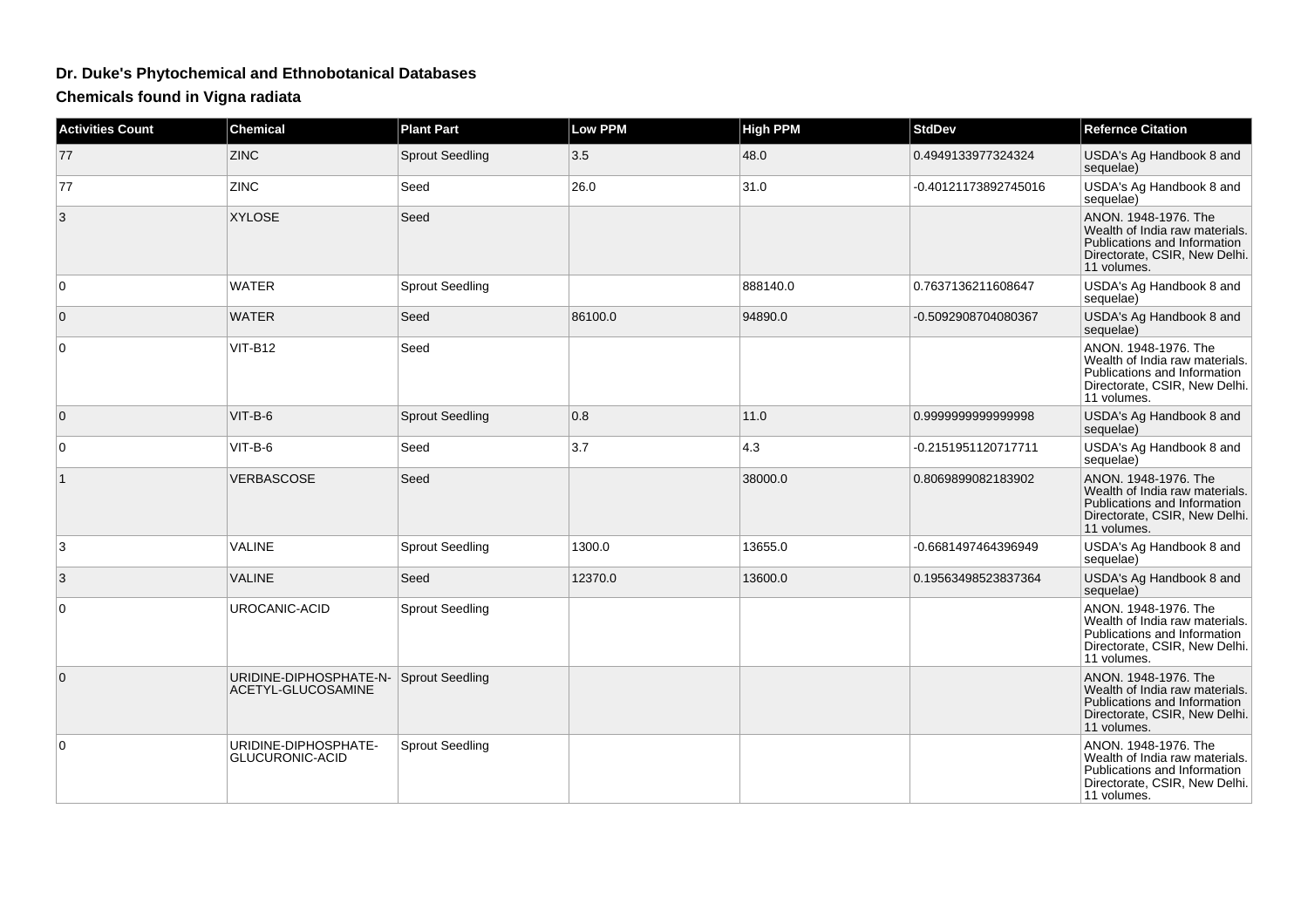| <b>Activities Count</b> | <b>Chemical</b>                                  | <b>Plant Part</b>      | <b>Low PPM</b> | <b>High PPM</b> | <b>StdDev</b>        | <b>Refernce Citation</b>                                                                                                                 |
|-------------------------|--------------------------------------------------|------------------------|----------------|-----------------|----------------------|------------------------------------------------------------------------------------------------------------------------------------------|
| $\overline{0}$          | URIDINE-DIPHOSPHATE-<br><b>GALACTURONIC-ACID</b> | <b>Sprout Seedling</b> |                |                 |                      | ANON. 1948-1976. The<br>Wealth of India raw materials.<br>Publications and Information<br>Directorate, CSIR, New Delhi.<br>11 volumes.   |
| $\overline{0}$          | URIDINE-DIPHOSPHATE                              | <b>Sprout Seedling</b> |                |                 |                      | ANON. 1948-1976. The<br>Wealth of India raw materials.<br>Publications and Information<br>Directorate, CSIR, New Delhi.<br>11 volumes.   |
| $\overline{0}$          | URIDINE-5'-<br><b>MONOPHOSPHATE</b>              | <b>Sprout Seedling</b> |                |                 |                      | ANON, 1948-1976. The<br>Wealth of India raw materials.<br>Publications and Information<br>Directorate, CSIR, New Delhi.<br>11 volumes.   |
| 8                       | <b>TYROSINE</b>                                  | <b>Sprout Seedling</b> | 520.0          | 5462.0          | -1.0269704318619173  | USDA's Ag Handbook 8 and<br>sequelae)                                                                                                    |
| $\boldsymbol{8}$        | <b>TYROSINE</b>                                  | Seed                   | 7140.0         | 7850.0          | 0.02520639195119663  | USDA's Ag Handbook 8 and<br>sequelae)                                                                                                    |
| 29                      | <b>TRYPTOPHAN</b>                                | <b>Sprout Seedling</b> | 370.0          | 3886.0          | $-1.0$               | USDA's Ag Handbook 8 and<br>sequelae)                                                                                                    |
| 29                      | <b>TRYPTOPHAN</b>                                | Seed                   | 2600.0         | 2859.0          | -0.1589532693245532  | USDA's Ag Handbook 8 and<br>sequelae)                                                                                                    |
| $\overline{4}$          | <b>THREONINE</b>                                 | <b>Sprout Seedling</b> | 780.0          | 8192.0          | -0.986620334205834   | USDA's Ag Handbook 8 and<br>sequelae)                                                                                                    |
| $\overline{4}$          | <b>THREONINE</b>                                 | Seed                   | 7820.0         | 8598.0          | 0.10302216510907004  | USDA's Ag Handbook 8 and<br>sequelae)                                                                                                    |
| 31                      | <b>THIAMIN</b>                                   | <b>Sprout Seedling</b> | 0.7            | 10.3            | -0.45029259815110706 | USDA's Ag Handbook 8 and<br>sequelae)                                                                                                    |
| 31                      | <b>THIAMIN</b>                                   | Seed                   | 5.4            | 7.7             | 0.26622392167809805  | USDA's Ag Handbook 8 and<br>sequelae)                                                                                                    |
| 14                      | <b>SULFUR</b>                                    | Seed                   | 1880.0         | 2378.0          | -0.08871295398445395 | ANON. 1948-1976. The<br>Wealth of India raw materials.<br>Publications and Information<br>Directorate, CSIR, New Delhi.<br>11 volumes.   |
| 14                      | <b>SUCROSE</b>                                   | Seed                   |                | 18000.0         | -0.44182122531441115 | ANON. 1948-1976. The<br>Wealth of India raw materials.<br>Publications and Information<br>Directorate, CSIR, New Delhi.<br>11 volumes.   |
| 12                      | <b>STIGMASTEROL</b>                              | <b>Sprout Seedling</b> | 90.0           | 900.0           | 0.8603471050947832   | Spiller, G. A. 1996 (Spiller, G.<br>A. Ed. 1996. CRC Handbook<br>of Lipids in Human Nutrition.<br>CRC Press. Boca Raton, FL.<br>233 pp.) |
| 12                      | <b>STIGMASTEROL</b>                              | Seed                   | 80.0           | 230.0           | -0.23799593036853528 | $\sim$                                                                                                                                   |
| 8                       | STEARIC-ACID                                     | <b>Sprout Seedling</b> | 80.0           | 840.0           | 0.5080005080007616   | USDA's Ag Handbook 8 and<br>sequelae)                                                                                                    |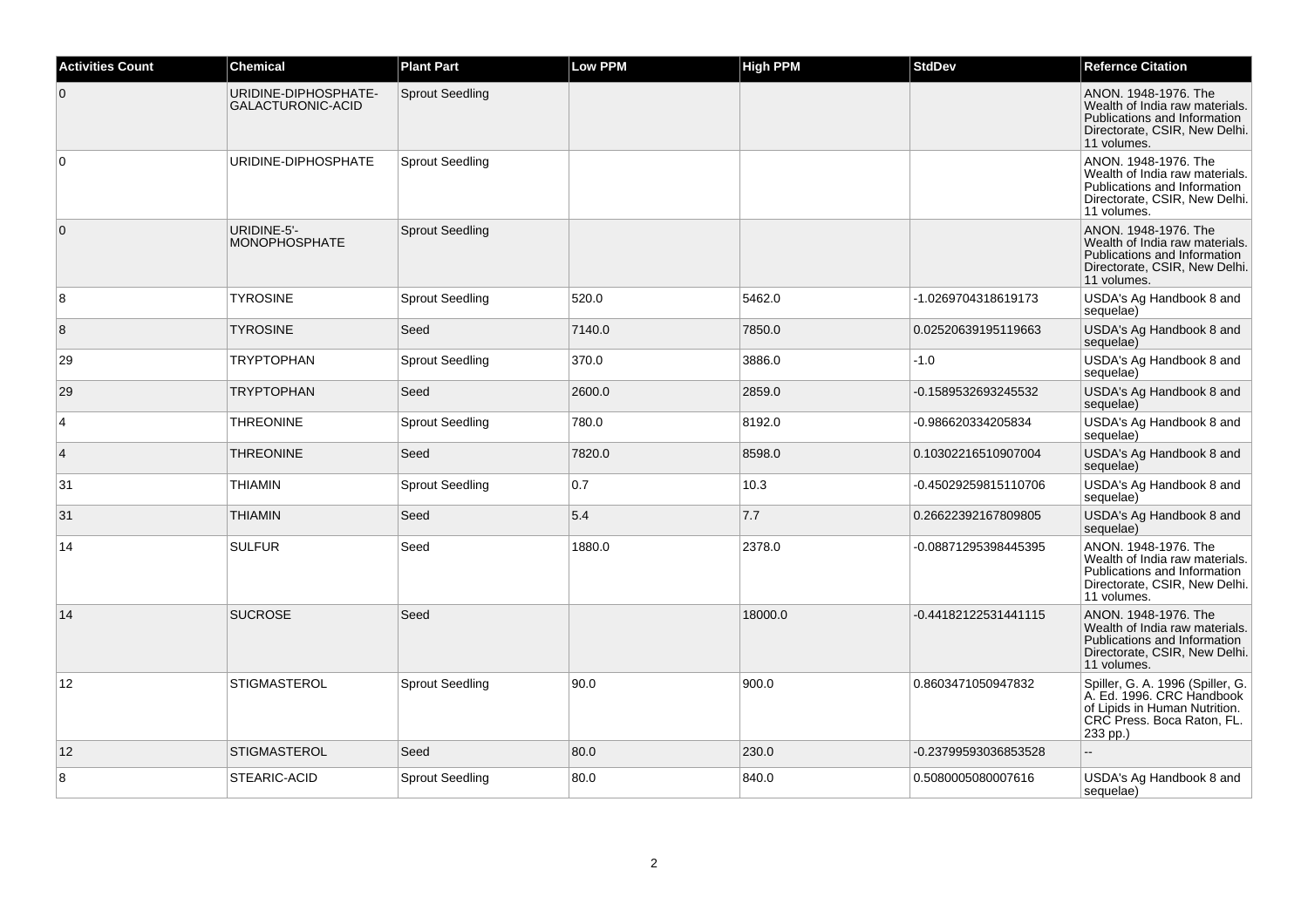| <b>Activities Count</b> | <b>Chemical</b>             | <b>Plant Part</b>      | <b>Low PPM</b> | <b>High PPM</b> | <b>StdDev</b>        | <b>Refernce Citation</b>                                                                                                                 |
|-------------------------|-----------------------------|------------------------|----------------|-----------------|----------------------|------------------------------------------------------------------------------------------------------------------------------------------|
| 8                       | STEARIC-ACID                | Seed                   | 710.0          | 1170.0          | -0.5400050132406323  |                                                                                                                                          |
| ∣1                      | <b>STACHYOSE</b>            | Seed                   |                | 25000.0         | 0.2038749490758906   | ANON. 1948-1976. The<br>Wealth of India raw materials.<br>Publications and Information<br>Directorate, CSIR, New Delhi.<br>11 volumes.   |
| $\vert$ 1               | SODIUM                      | <b>Sprout Seedling</b> | 45.0           | 782.0           | -0.03780760366122745 | USDA's Ag Handbook 8 and<br>sequelae)                                                                                                    |
| ∣1                      | SODIUM                      | Seed                   | 129.0          | 311.0           | -0.22202937181087867 | Ц.                                                                                                                                       |
| 14                      | SHIKIMIC-ACID               | Seed                   |                |                 |                      | ANON. 1948-1976. The<br>Wealth of India raw materials.<br>Publications and Information<br>Directorate, CSIR, New Delhi.<br>11 volumes.   |
| $\mathbf 0$             | <b>SFA</b>                  | <b>Sprout Seedling</b> | 460.0          | 4831.0          | 0.002795258425225189 | USDA's Ag Handbook 8 and<br>sequelae)                                                                                                    |
| $\mathbf 0$             | <b>SFA</b>                  | Seed                   | 3480.0         | 3826.0          | -0.5408445165979677  | USDA's Ag Handbook 8 and<br>sequelae)                                                                                                    |
| ∣1                      | <b>SERINE</b>               | <b>Sprout Seedling</b> | 330.0          | 3466.0          | -1.2644569265786192  | USDA's Ag Handbook 8 and<br>sequelae)                                                                                                    |
| $\mathbf{1}$            | <b>SERINE</b>               | Seed                   | 11760.0        | 12930.0         | 0.45146965269624684  | USDA's Ag Handbook 8 and<br>sequelae)                                                                                                    |
| 3                       | <b>SECOISOLARICIRESINOL</b> | Seed                   |                | 8.0             | 1.4142135623730951   | H. Adlercreutz, pers. comm.                                                                                                              |
| 5                       | <b>SAPONINS</b>             | Seed                   | 500.0          | 6000.0          | -0.42041667504648683 | Spiller, G. A. 1996 (Spiller, G.<br>A. Ed. 1996. CRC Handbook<br>of Lipids in Human Nutrition.<br>CRC Press. Boca Raton, FL.<br>233 pp.) |
| $\overline{7}$          | <b>SALICYLATES</b>          | Seed                   |                | 0.0             | -0.3401776874861938  |                                                                                                                                          |
| 87                      | <b>RUTIN</b>                | <b>Sprout Seedling</b> |                |                 |                      |                                                                                                                                          |
| 10                      | <b>ROBININ</b>              | Plant                  |                |                 |                      | Stitt, Paul. Why George<br>should eat broccoli.                                                                                          |
| 10                      | <b>ROBININ</b>              | <b>Sprout Seedling</b> |                |                 |                      |                                                                                                                                          |
| 0                       | <b>RIBOSE</b>               | Seed                   |                |                 |                      | ANON, 1948-1976. The<br>Wealth of India raw materials.<br>Publications and Information<br>Directorate, CSIR, New Delhi.<br>11 volumes.   |
| 15                      | <b>RIBOFLAVIN</b>           | <b>Sprout Seedling</b> | 1.0            | 15.0            | 0.21733051397161018  | USDA's Ag Handbook 8 and<br>sequelae)                                                                                                    |
| 15                      | <b>RIBOFLAVIN</b>           | Seed                   | 2.1            | 2.8             | -0.2775591494321886  | USDA's Ag Handbook 8 and<br>sequelae)                                                                                                    |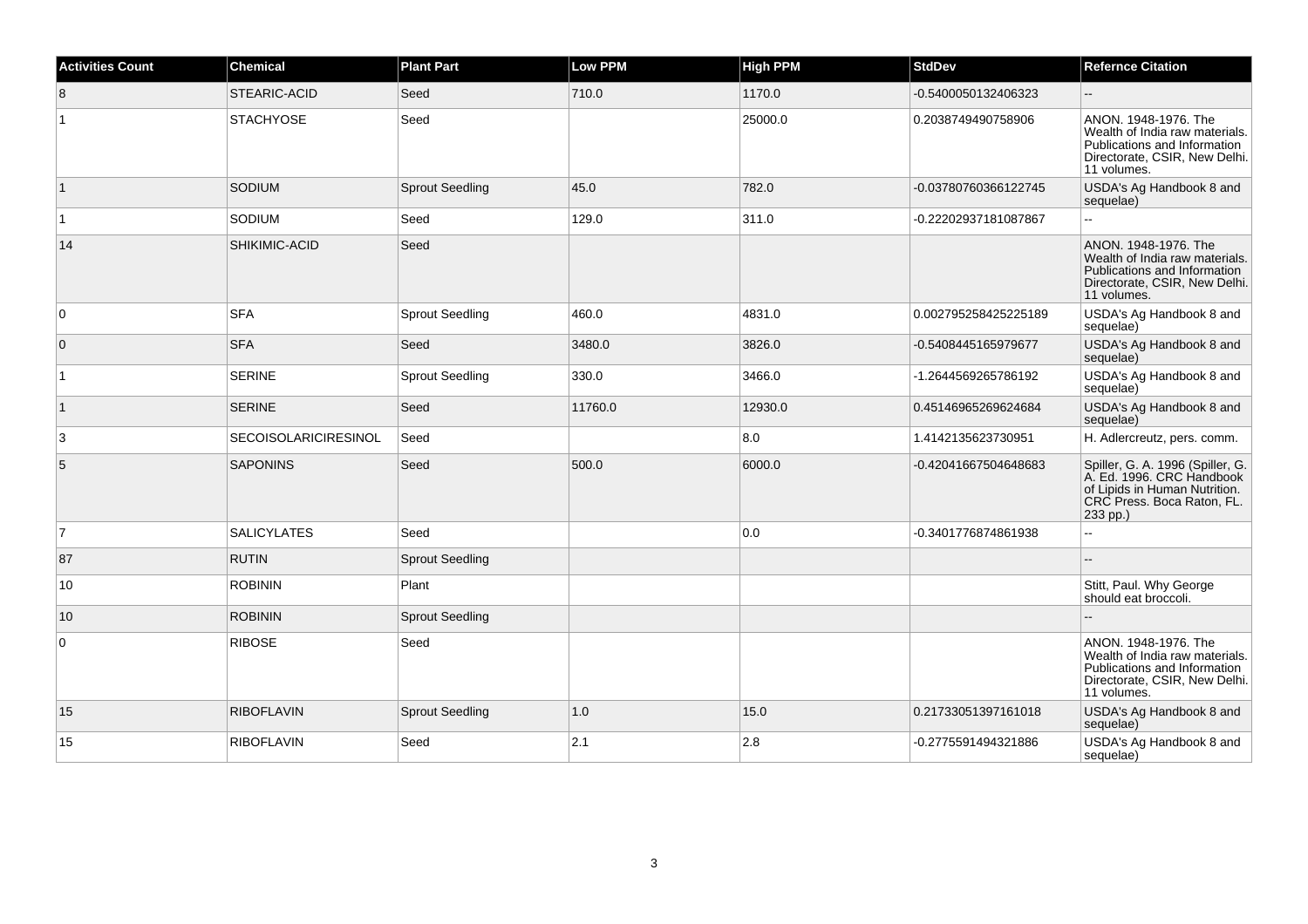| <b>Activities Count</b> | <b>Chemical</b>     | <b>Plant Part</b>      | <b>Low PPM</b> | <b>High PPM</b> | <b>StdDev</b>        | <b>Refernce Citation</b>                                                                                                               |
|-------------------------|---------------------|------------------------|----------------|-----------------|----------------------|----------------------------------------------------------------------------------------------------------------------------------------|
| $\mathbf 0$             | <b>RHAMNOSE</b>     | Seed                   |                |                 |                      | ANON. 1948-1976. The<br>Wealth of India raw materials.<br>Publications and Information<br>Directorate, CSIR, New Delhi.<br>11 volumes. |
| $\mathbf{1}$            | <b>RAFFINOSE</b>    | Seed                   |                | 8000.0          | 0.39721461223664184  | ANON. 1948-1976. The<br>Wealth of India raw materials.<br>Publications and Information<br>Directorate, CSIR, New Delhi.<br>11 volumes. |
| $\vert$ 1               | QUINIC-ACID         | Seed                   |                |                 |                      | ANON. 1948-1976. The<br>Wealth of India raw materials.<br>Publications and Information<br>Directorate, CSIR, New Delhi.<br>11 volumes. |
| 176                     | QUERCETIN           | <b>Sprout Seedling</b> |                |                 |                      |                                                                                                                                        |
| 43                      | <b>PYRIDOXINE</b>   | Seed                   |                |                 |                      | ANON. 1948-1976. The<br>Wealth of India raw materials.<br>Publications and Information<br>Directorate, CSIR, New Delhi.<br>11 volumes. |
| 4                       | <b>PUFA</b>         | <b>Sprout Seedling</b> | 580.0          | 6092.0          | -0.7620713354824633  | USDA's Ag Handbook 8 and<br>sequelae)                                                                                                  |
| $\overline{4}$          | <b>PUFA</b>         | Seed                   | 3840.0         | 4222.0          | -0.7738443631639267  | USDA's Ag Handbook 8 and<br>sequelae)                                                                                                  |
| 0                       | <b>PROTEIN</b>      | <b>Sprout Seedling</b> | 25740.0        | 368130.0        | 0.5226190900004133   | USDA's Ag Handbook 8 and<br>sequelae)                                                                                                  |
| $\overline{0}$          | <b>PROTEIN</b>      | Seed                   | 234890.0       | 266541.0        | 0.29128313225444913  | USDA's Ag Handbook 8 and<br>sequelae)                                                                                                  |
| $\mathbf 0$             | <b>PROLINE</b>      | Seed                   | 10950.0        | 12090.0         | 0.14815765434667028  | USDA's Ag Handbook 8 and<br>sequelae)                                                                                                  |
| 14                      | <b>POTASSIUM</b>    | <b>Sprout Seedling</b> | 1256.0         | 18092.0         | 0.787634347459963    | USDA's Ag Handbook 8 and<br>sequelae)                                                                                                  |
| 14                      | POTASSIUM           | Seed                   | 12038.0        | 14170.0         | 0.14070477117081934  | USDA's Ag Handbook 8 and<br>sequelae)                                                                                                  |
| $\overline{2}$          | <b>PHYTOSTEROLS</b> | <b>Sprout Seedling</b> | 150.0          | 1576.0          | 0.20000826367279287  | USDA's Ag Handbook 8 and<br>sequelae)                                                                                                  |
| $\overline{2}$          | <b>PHYTOSTEROLS</b> | Seed                   | 230.0          | 253.0           | -0.5815625959422273  | USDA's Ag Handbook 8 and<br>sequelae)                                                                                                  |
| $\mathbf 0$             | PHYTIN-PHOSPHORUS   | Seed                   | 1480.0         | 2322.0          | 0.815205227464338    | ANON. 1948-1976. The<br>Wealth of India raw materials.<br>Publications and Information<br>Directorate, CSIR, New Delhi.<br>11 volumes. |
| 4                       | <b>PHOSPHORUS</b>   | Seed                   | 3260.0         | 4500.0          | -0.22550634368040845 | $\overline{a}$                                                                                                                         |
| $\overline{4}$          | <b>PHOSPHORUS</b>   | <b>Sprout Seedling</b> | 455.0          | 6560.0          | 0.11559491863278125  | USDA's Ag Handbook 8 and<br>sequelae)                                                                                                  |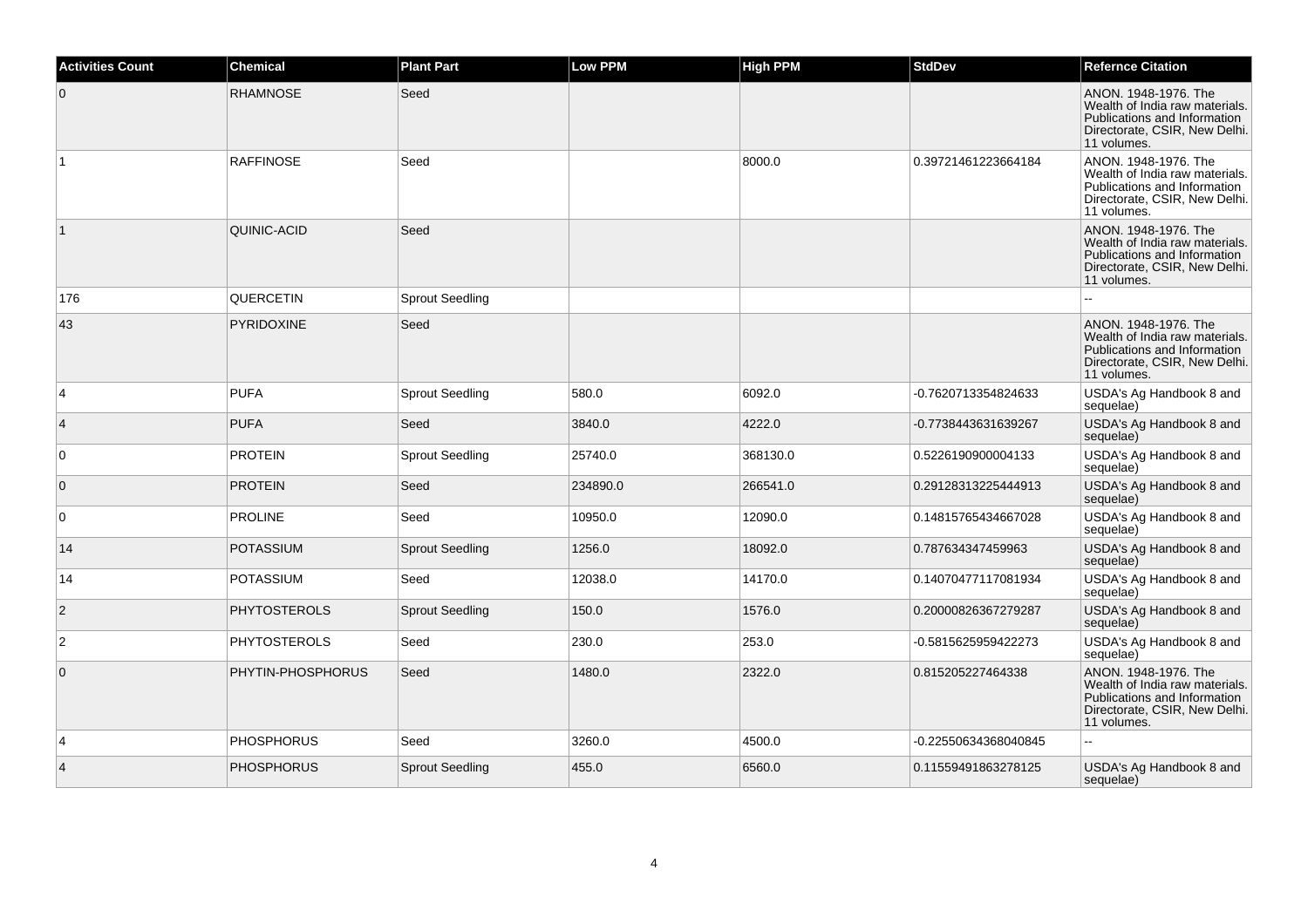| <b>Activities Count</b> | <b>Chemical</b>    | <b>Plant Part</b>      | <b>Low PPM</b> | <b>High PPM</b> | <b>StdDev</b>        | <b>Refernce Citation</b>                                                                                                               |
|-------------------------|--------------------|------------------------|----------------|-----------------|----------------------|----------------------------------------------------------------------------------------------------------------------------------------|
| 7                       | PHENYLALANINE      | <b>Sprout Seedling</b> | 1170.0         | 12290.0         | -0.9617538723657231  | USDA's Ag Handbook 8 and<br>sequelae)                                                                                                  |
| $\vert$ 7               | PHENYLALANINE      | Seed                   | 14430.0        | 15865.0         | 0.516430426534178    | USDA's Ag Handbook 8 and<br>sequelae)                                                                                                  |
| $\overline{2}$          | PHASEOLLIDIN       | <b>Leaf Diffusate</b>  |                | 13.0            | 1.0                  |                                                                                                                                        |
| 24                      | <b>PECTIN</b>      | Seed                   |                |                 |                      | ANON. 1948-1976. The<br>Wealth of India raw materials.<br>Publications and Information<br>Directorate, CSIR, New Delhi.<br>11 volumes. |
| 11                      | PANTOTHENIC-ACID   | <b>Sprout Seedling</b> | 2.9            | 48.0            | 1.0                  | USDA's Ag Handbook 8 and<br>sequelae)                                                                                                  |
| 11                      | PANTOTHENIC-ACID   | Seed                   | 18.0           | 22.0            | 0.5505732860064096   | USDA's Ag Handbook 8 and<br>sequelae)                                                                                                  |
| 13                      | PALMITIC-ACID      | <b>Sprout Seedling</b> | 320.0          | 3361.0          | -0.29363830512965683 | USDA's Ag Handbook 8 and<br>sequelae)                                                                                                  |
| 13                      | PALMITIC-ACID      | Seed                   | 2500.0         | 4215.0          | -0.6126319230675944  |                                                                                                                                        |
| 25                      | P-COUMARIC-ACID    | Plant                  |                |                 |                      | Stitt, Paul. Why George<br>should eat broccoli.                                                                                        |
| 18                      | <b>OLEIC-ACID</b>  | <b>Sprout Seedling</b> | 220.0          | 2311.0          | -1.305847565394658   | USDA's Ag Handbook 8 and<br>sequelae)                                                                                                  |
| 18                      | OLEIC-ACID         | Seed                   | 832.0          | 1770.0          | -0.9645497721718662  | USDA's Ag Handbook 8 and<br>sequelae)                                                                                                  |
| 3                       | <b>NICKEL</b>      | Seed                   |                | 3.456           | -0.24795004115301575 | $\overline{\phantom{a}}$                                                                                                               |
| 39                      | <b>NIACIN</b>      | <b>Sprout Seedling</b> | 6.8            | 85.0            | -0.2472280725306782  | USDA's Ag Handbook 8 and<br>sequelae)                                                                                                  |
| 39                      | <b>NIACIN</b>      | Seed                   | 21.0           | 27.0            | -0.47553477897955926 | USDA's Ag Handbook 8 and<br>sequelae)                                                                                                  |
| 56                      | <b>NARINGENIN</b>  | Plant                  |                |                 |                      | Stitt, Paul. Why George<br>should eat broccoli.                                                                                        |
| 6                       | MYRISTIC-ACID      | <b>Sprout Seedling</b> |                | 0.0             |                      | USDA's Ag Handbook 8 and<br>sequelae)                                                                                                  |
| 13                      | <b>MUFA</b>        | <b>Sprout Seedling</b> | 220.0          | 2311.0          | -1.305847565394658   | USDA's Ag Handbook 8 and<br>sequelae)                                                                                                  |
| 13                      | <b>MUFA</b>        | Seed                   | 1610.0         | 1770.0          | -0.7788039114002252  | USDA's Ag Handbook 8 and<br>sequelae)                                                                                                  |
| 15                      | <b>METHIONINE</b>  | <b>Sprout Seedling</b> | 340.0          | 3571.0          | -0.6432645750200348  | USDA's Ag Handbook 8 and<br>sequelae)                                                                                                  |
| 15                      | <b>METHIONINE</b>  | Seed                   | 2860.0         | 3145.0          | -0.30206417164664323 | USDA's Ag Handbook 8 and<br>sequelae)                                                                                                  |
| $\vert$ 1               | <b>MERCURY</b>     | Seed                   |                | 0.036           | -0.5272654042485163  | $\ddot{\phantom{a}}$                                                                                                                   |
| $\overline{0}$          | <b>MATIRESINOL</b> | Seed                   |                | 0.0             | -0.7071067811865476  | H. Adlercreutz, pers. comm.                                                                                                            |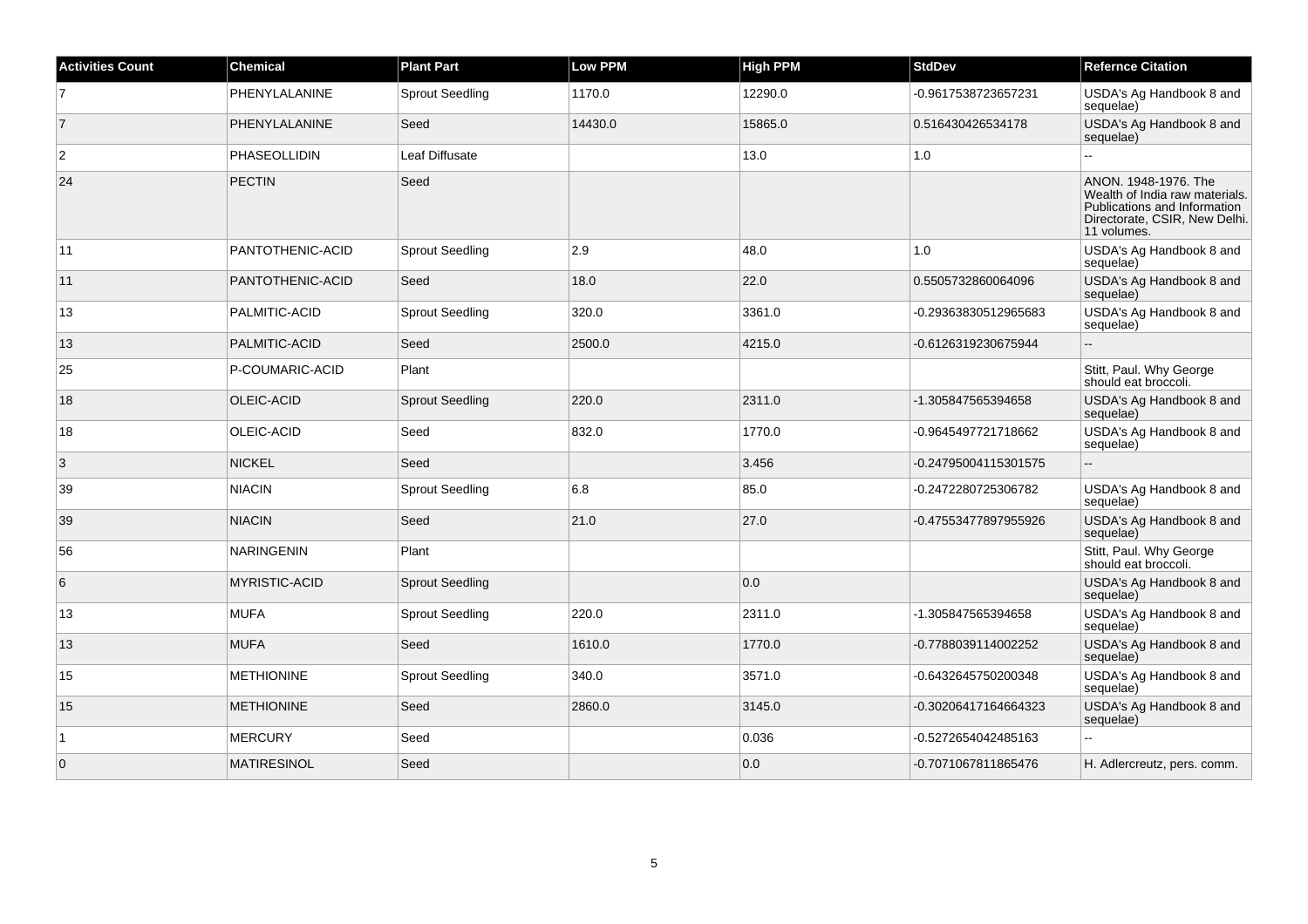| <b>Activities Count</b> | <b>Chemical</b>                       | <b>Plant Part</b>      | <b>Low PPM</b> | <b>High PPM</b> | <b>StdDev</b>        | <b>Refernce Citation</b>                                                                                                               |
|-------------------------|---------------------------------------|------------------------|----------------|-----------------|----------------------|----------------------------------------------------------------------------------------------------------------------------------------|
| 3                       | <b>MANNOSE</b>                        | Seed                   |                |                 |                      | ANON. 1948-1976. The<br>Wealth of India raw materials.<br>Publications and Information<br>Directorate, CSIR, New Delhi.<br>11 volumes. |
| 14                      | <b>MANGANESE</b>                      | Seed                   | 9.6            | 12.2            | -0.5147295792293065  | USDA's Ag Handbook 8 and<br>sequelae)                                                                                                  |
| 14                      | <b>MANGANESE</b>                      | <b>Sprout Seedling</b> | 1.4            | 25.0            | 0.5619514869490164   | USDA's Ag Handbook 8 and<br>sequelae)                                                                                                  |
| 65                      | <b>MAGNESIUM</b>                      | <b>Sprout Seedling</b> | 176.0          | 2560.0          | 1.2536866452701125   | USDA's Ag Handbook 8 and<br>sequelae)                                                                                                  |
| 65                      | <b>MAGNESIUM</b>                      | Seed                   | 1777.0         | 2203.0          | -0.2935954770399224  | USDA's Ag Handbook 8 and<br>sequelae)                                                                                                  |
| $\overline{4}$          | <b>LYSINE</b>                         | <b>Sprout Seedling</b> | 1666.0         | 17437.0         | -1.377095593970498   | USDA's Ag Handbook 8 and<br>sequelae)                                                                                                  |
| $\overline{4}$          | <b>LYSINE</b>                         | Seed                   | 16640.0        | 18296.0         | 0.8394693725634716   | USDA's Ag Handbook 8 and<br>sequelae)                                                                                                  |
| $\mathbf 0$             | LINOLENIC-ACID                        | Seed                   | 1872.0         | 2160.0          | -0.5421539064676     | ANON. 1948-1976. The<br>Wealth of India raw materials.<br>Publications and Information<br>Directorate, CSIR, New Delhi.<br>11 volumes. |
| 27                      | LINOLEIC-ACID                         | <b>Sprout Seedling</b> | 420.0          | 4412.0          | -0.9574803669005961  | USDA's Ag Handbook 8 and<br>sequelae)                                                                                                  |
| 27                      | LINOLEIC-ACID                         | Seed                   | 3570.0         | 4890.0          | -0.8759356101658239  | $\sim$                                                                                                                                 |
| $\overline{2}$          | <b>LEUCINE</b>                        | <b>Sprout Seedling</b> | 1750.0         | 18382.0         | -0.9050471491150544  | USDA's Ag Handbook 8 and<br>sequelae)                                                                                                  |
| $\overline{2}$          | <b>LEUCINE</b>                        | Seed                   | 18470.0        | 20308.0         | 0.30884152903706713  | USDA's Ag Handbook 8 and<br>sequelae)                                                                                                  |
| 0                       | LEAD                                  | Seed                   |                | 1.57            | -0.25007868841806435 | $\overline{a}$                                                                                                                         |
| $\mathbf 0$             | <b>KILOCALORIES</b>                   | <b>Sprout Seedling</b> |                | 3151.0          | -0.529866161975077   | USDA's Ag Handbook 8 and<br>sequelae)                                                                                                  |
| 0                       | <b>KILOCALORIES</b>                   | Seed                   | 3340.0         | 3815.0          | -0.8169078831785788  | USDA's Ag Handbook 8 and<br>sequelae)                                                                                                  |
| 3                       | <b>KIEVITONE</b>                      | Leaf Diffusate         |                | 24.0            | $-1.0$               | $\sim$                                                                                                                                 |
| 0                       | KAEMPFEROL-7-O-<br><b>RHAAMNOSIDE</b> | <b>Sprout Seedling</b> |                |                 |                      |                                                                                                                                        |
| 75                      | <b>KAEMPFEROL</b>                     | <b>Sprout Seedling</b> |                |                 |                      | $\sim$                                                                                                                                 |
| 22                      | <b>ISOQUERCITRIN</b>                  | <b>Sprout Seedling</b> |                |                 |                      |                                                                                                                                        |
| 3                       | <b>ISOLEUCINE</b>                     | <b>Sprout Seedling</b> | 1320.0         | 13866.0         | -0.2746975758881879  | USDA's Ag Handbook 8 and<br>sequelae)                                                                                                  |
| 3                       | <b>ISOLEUCINE</b>                     | Seed                   | 10080.0        | 11083.0         | 0.07546930506301065  | USDA's Ag Handbook 8 and<br>sequelae)                                                                                                  |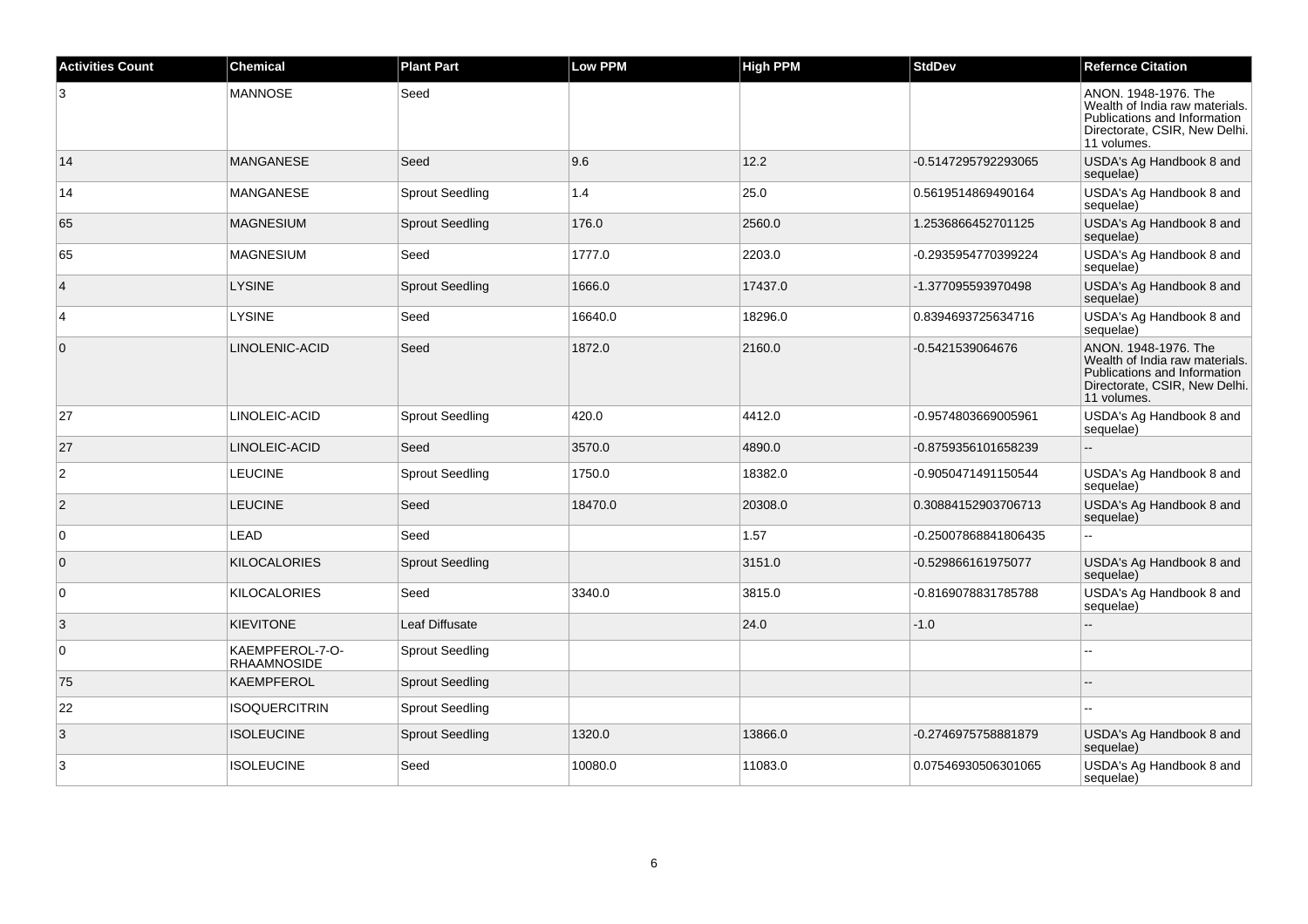| <b>Activities Count</b> | <b>Chemical</b>                       | <b>Plant Part</b>      | <b>Low PPM</b> | <b>High PPM</b> | <b>StdDev</b>        | <b>Refernce Citation</b>                                                                                                               |
|-------------------------|---------------------------------------|------------------------|----------------|-----------------|----------------------|----------------------------------------------------------------------------------------------------------------------------------------|
| 6                       | <b>IRON</b>                           | <b>Sprout Seedling</b> | 5.6            | 132.0           | 0.1837537773991908   | USDA's Ag Handbook 8 and<br>sequelae)                                                                                                  |
| 6                       | <b>IRON</b>                           | Seed                   | 58.0           | 84.0            | -0.3103412217683818  | USDA's Ag Handbook 8 and<br>sequelae)                                                                                                  |
| 12                      | <b>IODINE</b>                         | Seed                   | 0.034          | 0.037           | -0.27497982395204346 | ANON. 1948-1976. The<br>Wealth of India raw materials.<br>Publications and Information<br>Directorate, CSIR, New Delhi.<br>11 volumes. |
| 8                       | <b>INOSITOL</b>                       | Seed                   |                |                 |                      | ANON, 1948-1976. The<br>Wealth of India raw materials.<br>Publications and Information<br>Directorate, CSIR, New Delhi.<br>11 volumes. |
| $\overline{0}$          | IMIDAZOLEACRYLIC-ACID                 | <b>Sprout Seedling</b> |                |                 |                      | ANON, 1948-1976. The<br>Wealth of India raw materials.<br>Publications and Information<br>Directorate, CSIR, New Delhi.<br>11 volumes. |
| $\overline{0}$          | <b>HYDROXYLAMINE</b>                  | Root                   |                |                 |                      | ANON. 1948-1976. The<br>Wealth of India raw materials.<br>Publications and Information<br>Directorate, CSIR, New Delhi.<br>11 volumes. |
| $\overline{0}$          | <b>HYDROXYGENISTEIN</b>               | Leaf Diffusate         |                |                 |                      |                                                                                                                                        |
| $\overline{0}$          | <b>HOMOGLUTATHIONE</b>                | <b>Sprout Seedling</b> |                |                 |                      | ANON, 1948-1976. The<br>Wealth of India raw materials.<br>Publications and Information<br>Directorate, CSIR, New Delhi.<br>11 volumes. |
| $\overline{7}$          | <b>HISTIDINE</b>                      | <b>Sprout Seedling</b> | 700.0          | 7353.0          | -0.9556870143562779  | USDA's Ag Handbook 8 and<br>sequelae)                                                                                                  |
| $\overline{7}$          | <b>HISTIDINE</b>                      | Seed                   | 6950.0         | 7642.0          | 0.4035349168214894   | USDA's Ag Handbook 8 and<br>sequelae)                                                                                                  |
| $\overline{0}$          | <b>HEMICELLULOSE</b>                  | Seed                   |                |                 |                      | ANON, 1948-1976. The<br>Wealth of India raw materials.<br>Publications and Information<br>Directorate, CSIR, New Delhi.<br>11 volumes. |
| $\overline{0}$          | GUANOSINE-5'-<br><b>MONOPHOSPHATE</b> | <b>Sprout Seedling</b> |                |                 |                      | ANON. 1948-1976. The<br>Wealth of India raw materials.<br>Publications and Information<br>Directorate, CSIR, New Delhi.<br>11 volumes. |
| 12                      | <b>GLYCINE</b>                        | <b>Sprout Seedling</b> | 930.0          | 6618.0          | -1.1846966656046878  | USDA's Ag Handbook 8 and<br>sequelae)                                                                                                  |
| 12                      | <b>GLYCINE</b>                        | Seed                   | 9540.0         | 10489.0         | -0.06696897779649544 | USDA's Ag Handbook 8 and<br>sequelae)                                                                                                  |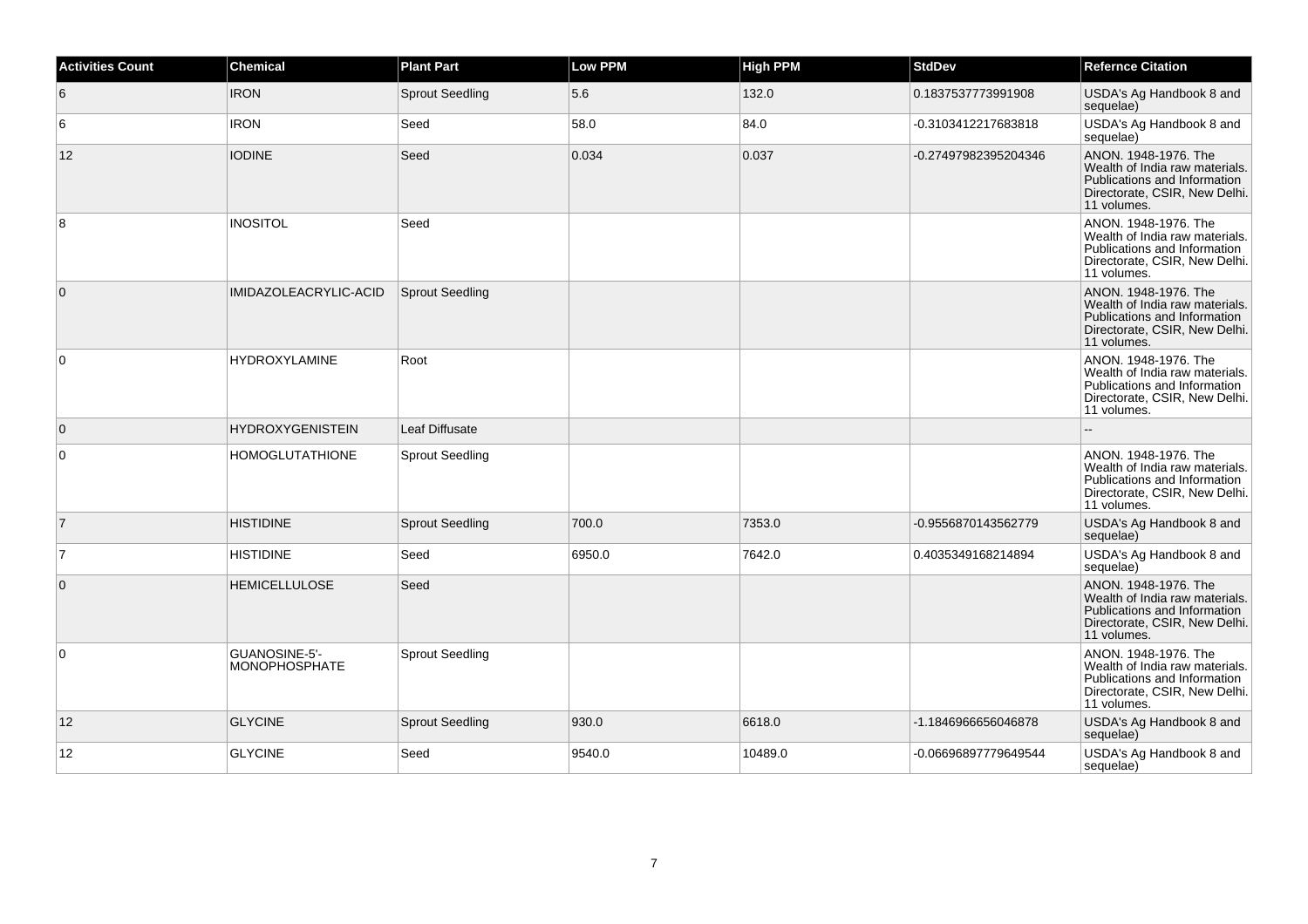| <b>Activities Count</b> | <b>Chemical</b>                     | <b>Plant Part</b>      | <b>Low PPM</b> | <b>High PPM</b> | <b>StdDev</b>        | <b>Refernce Citation</b>                                                                                                               |
|-------------------------|-------------------------------------|------------------------|----------------|-----------------|----------------------|----------------------------------------------------------------------------------------------------------------------------------------|
| $\overline{7}$          | <b>GLUTATHIONE</b>                  | <b>Sprout Seedling</b> |                |                 |                      | ANON. 1948-1976. The<br>Wealth of India raw materials.<br>Publications and Information<br>Directorate, CSIR, New Delhi.<br>11 volumes. |
| 8                       | <b>GLUTAMIC-ACID</b>                | <b>Sprout Seedling</b> | 1610.0         | 16912.0         | -1.3307273280388923  | USDA's Ag Handbook 8 and<br>sequelae)                                                                                                  |
| 8                       | <b>GLUTAMIC-ACID</b>                | Seed                   | 42640.0        | 46883.0         | 0.21811788021109724  | USDA's Ag Handbook 8 and<br>sequelae)                                                                                                  |
| $\overline{7}$          | <b>GLUCOSE</b>                      | Seed                   |                |                 |                      | ANON. 1948-1976. The<br>Wealth of India raw materials.<br>Publications and Information<br>Directorate, CSIR, New Delhi.<br>11 volumes. |
| 81                      | <b>GENISTEIN</b>                    | Seed                   | 2.0            | 21.8            | -0.30346224755400253 | $\sim$                                                                                                                                 |
| 81                      | <b>GENISTEIN</b>                    | Plant                  |                |                 |                      | Stitt, Paul. Why George<br>should eat broccoli.                                                                                        |
| $\mathbf{1}$            | <b>GALACTOSE</b>                    | Seed                   |                |                 |                      | ANON. 1948-1976. The<br>Wealth of India raw materials.<br>Publications and Information<br>Directorate, CSIR, New Delhi.<br>11 volumes. |
| 0                       | <b>FUCOSE</b>                       | Seed                   |                |                 |                      | ANON, 1948-1976. The<br>Wealth of India raw materials.<br>Publications and Information<br>Directorate, CSIR, New Delhi.<br>11 volumes. |
| 16                      | <b>FORMONONETIN</b>                 | Plant                  |                |                 |                      |                                                                                                                                        |
| 23                      | <b>FOLIC-ACID</b>                   | Seed                   | 1.4            | 1.6             | -0.3528814296236972  | ANON, 1948-1976. The<br>Wealth of India raw materials.<br>Publications and Information<br>Directorate, CSIR, New Delhi.<br>11 volumes. |
| 15                      | <b>FOLACIN</b>                      | <b>Sprout Seedling</b> | 0.539          | 7.105           | 1.413645675036839    | USDA's Ag Handbook 8 and<br>sequelae)                                                                                                  |
| 15                      | <b>FOLACIN</b>                      | Seed                   | 5.8            | 7.3             | 1.9441202613457478   | USDA's Ag Handbook 8 and<br>sequelae)                                                                                                  |
| $\mathbf{0}$            | FLAVADENINE-<br><b>DINUCLEOTIDE</b> | <b>Sprout Seedling</b> |                |                 |                      | ANON, 1948-1976. The<br>Wealth of India raw materials.<br>Publications and Information<br>Directorate, CSIR, New Delhi.<br>11 volumes. |
| 15                      | <b>FIBER</b>                        | <b>Sprout Seedling</b> | 7200.0         | 94500.0         | -0.2729204592947363  | USDA's Ag Handbook 8 and<br>sequelae)                                                                                                  |
| 15                      | <b>FIBER</b>                        | Seed                   | 44950.0        | 66495.0         | -0.5391807263159561  | USDA's Ag Handbook 8 and<br>sequelae)                                                                                                  |
| 0                       | <b>FAT</b>                          | <b>Sprout Seedling</b> | 1350.0         | 23625.0         | -0.5697281762066071  | USDA's Ag Handbook 8 and<br>sequelae)                                                                                                  |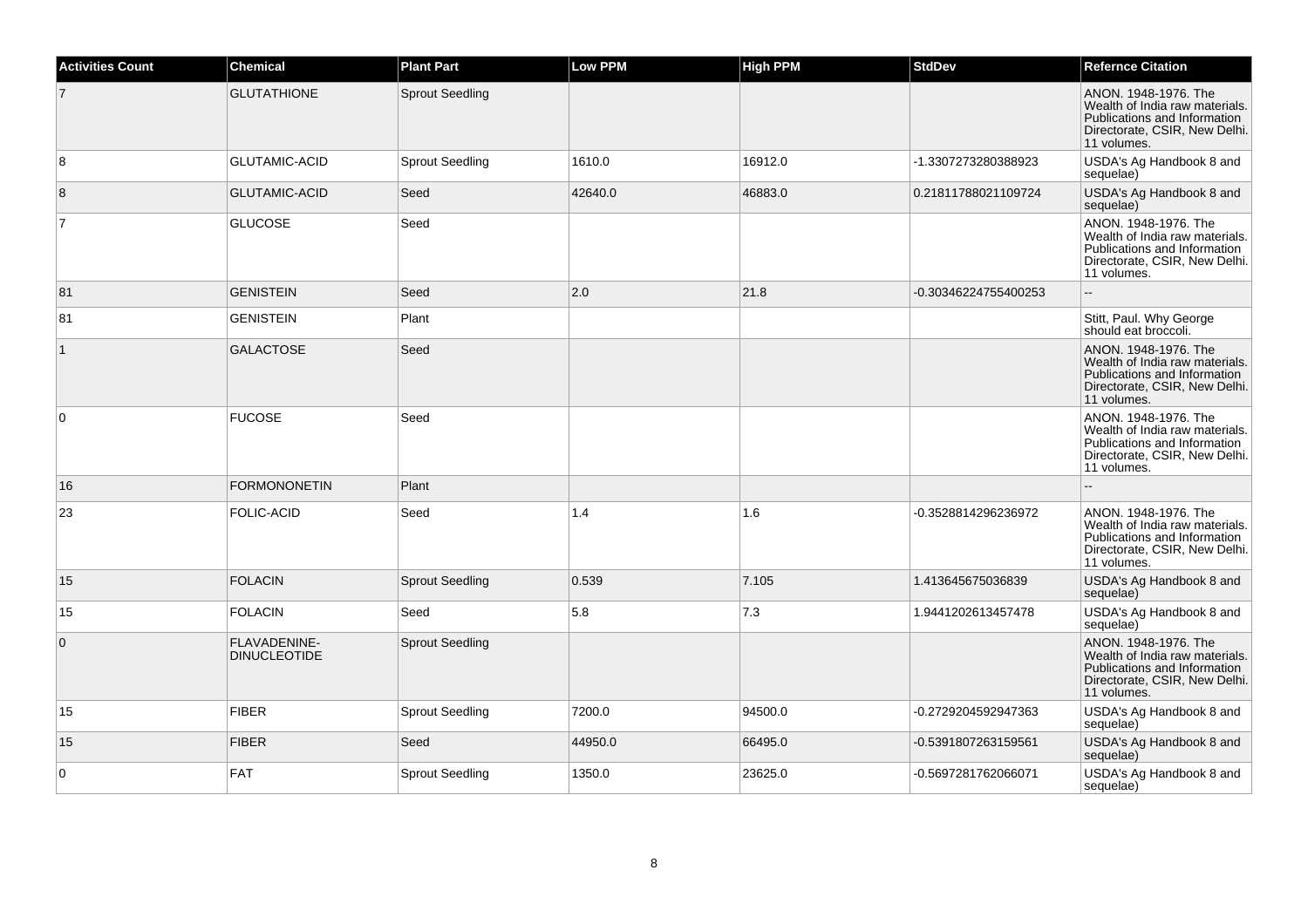| <b>Activities Count</b> | <b>Chemical</b>                           | <b>Plant Part</b>      | Low PPM | <b>High PPM</b> | <b>StdDev</b>        | <b>Refernce Citation</b>                                                                                                               |
|-------------------------|-------------------------------------------|------------------------|---------|-----------------|----------------------|----------------------------------------------------------------------------------------------------------------------------------------|
| $\overline{0}$          | <b>FAT</b>                                | Seed                   | 10060.0 | 14234.0         | -1.3229158025022332  | USDA's Ag Handbook 8 and<br>sequelae)                                                                                                  |
| 0                       | <b>DEMTHYLMEDICARPIN</b>                  | Leaf Diffusate         |         | 1.0             |                      | L.                                                                                                                                     |
| $\overline{0}$          | DELPHINIDIN-3-O-BETA-<br><b>GLUCOSIDE</b> | Seed                   |         |                 |                      |                                                                                                                                        |
| 0                       | DELPHINIDIN-3-(P-<br>COUMARYL)-GLUCOSIDE  | Seed                   |         |                 |                      |                                                                                                                                        |
| $\overline{0}$          | DELPHINIDIN-3,5-<br><b>DIGLUCOSIDE</b>    | Seed                   |         |                 |                      |                                                                                                                                        |
| 0                       | <b>DALBERGIOIDIN</b>                      | Leaf Diffusate         |         | 3.0             |                      |                                                                                                                                        |
| 32                      | <b>DAIDZEIN</b>                           | Seed                   | 0.3     | 15.0            | -0.46277160848299365 | $\overline{a}$                                                                                                                         |
| 32                      | <b>DAIDZEIN</b>                           | <b>Sprout Seedling</b> |         |                 |                      |                                                                                                                                        |
| 32                      | DAIDZEIN                                  | Plant                  |         |                 |                      |                                                                                                                                        |
| 0                       | CYTIDINE-5'-<br><b>MONOPHOSPHATE</b>      | <b>Sprout Seedling</b> |         |                 |                      | ANON. 1948-1976. The<br>Wealth of India raw materials.<br>Publications and Information<br>Directorate, CSIR, New Delhi.<br>11 volumes. |
| $\vert$ 2               | <b>CYSTINE</b>                            | <b>Sprout Seedling</b> | 170.0   | 1786.0          | -1.1912060022841449  | USDA's Ag Handbook 8 and<br>sequelae)                                                                                                  |
| $\overline{2}$          | <b>CYSTINE</b>                            | Seed                   | 2100.0  | 2309.0          | -0.5850415482256782  | USDA's Ag Handbook 8 and<br>sequelae)                                                                                                  |
| $\overline{0}$          | CYANIDIN-3-GLUCOSIDE                      | Seed                   |         |                 |                      |                                                                                                                                        |
| 13                      | <b>COUMESTROL</b>                         | <b>Sprout Seedling</b> |         |                 |                      | ANON. 1948-1976. The<br>Wealth of India raw materials.<br>Publications and Information<br>Directorate, CSIR, New Delhi.<br>11 volumes. |
| 13                      | <b>COUMESTROL</b>                         | Seed                   |         | 0.0             | -0.5230347066964424  | H. Adlercreutz, pers. comm.                                                                                                            |
| 12                      | <b>COPPER</b>                             | <b>Sprout Seedling</b> | 1.0     | 23.0            | 1.366529661191855    | USDA's Ag Handbook 8 and<br>sequelae)                                                                                                  |
| 12                      | <b>COPPER</b>                             | Seed                   | 9.0     | 13.0            | -0.1645816165812568  | USDA's Ag Handbook 8 and<br>sequelae)                                                                                                  |
| 20                      | <b>CHOLINE</b>                            | Seed                   | 1670.0  | 1856.0          | 0.17283513534505482  | ANON. 1948-1976. The<br>Wealth of India raw materials.<br>Publications and Information<br>Directorate, CSIR, New Delhi.<br>11 volumes. |
| $\overline{7}$          | <b>CHLORINE</b>                           | Seed                   | 120.0   | 278.0           | -0.1686206873836137  | ANON. 1948-1976. The<br>Wealth of India raw materials.<br>Publications and Information<br>Directorate, CSIR, New Delhi.<br>11 volumes. |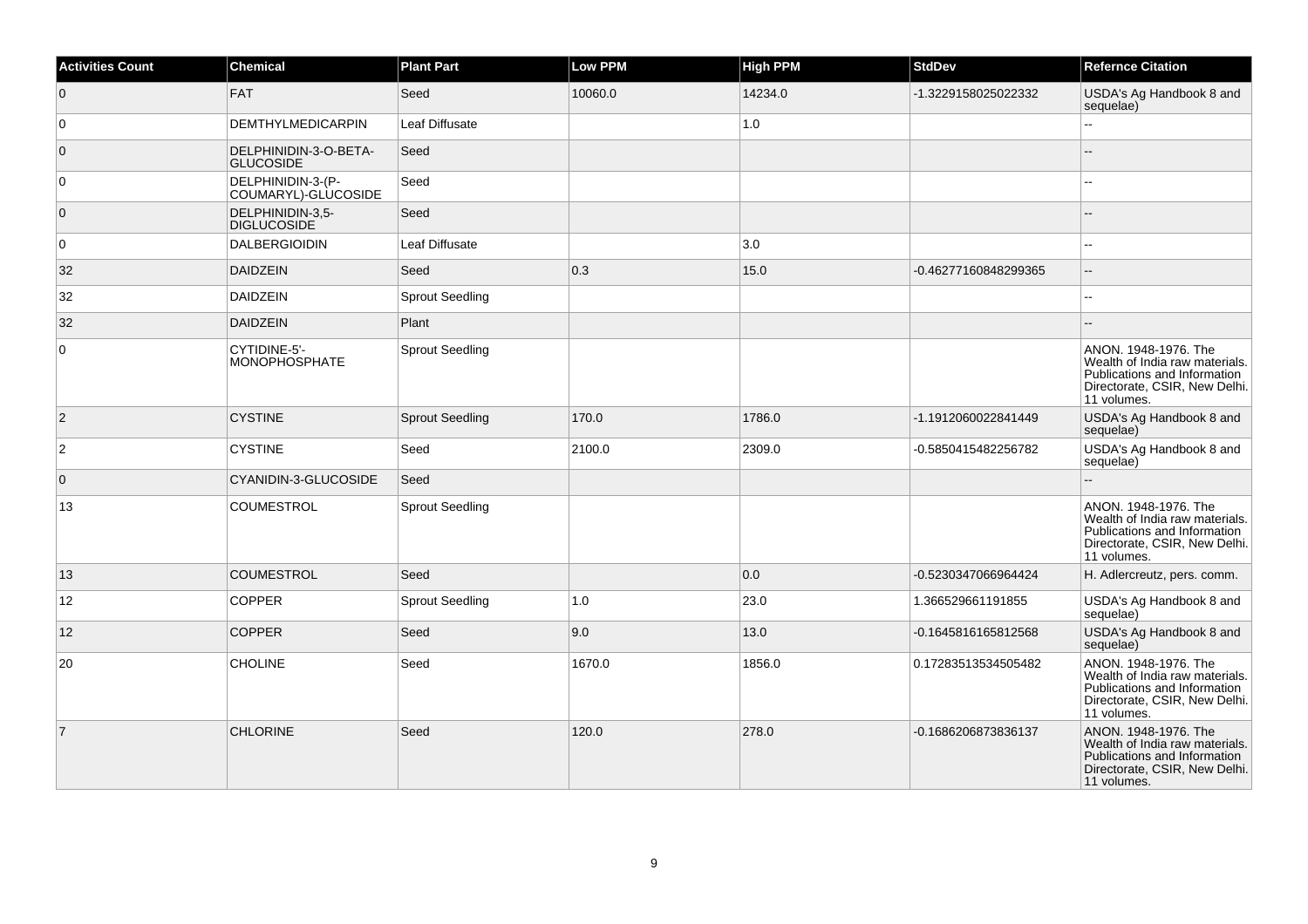| <b>Activities Count</b> | <b>Chemical</b>        | <b>Plant Part</b>      | <b>Low PPM</b> | <b>High PPM</b> | <b>StdDev</b>        | <b>Refernce Citation</b>                                                                                                                 |
|-------------------------|------------------------|------------------------|----------------|-----------------|----------------------|------------------------------------------------------------------------------------------------------------------------------------------|
| $\overline{0}$          | <b>CEROTIC-ACID</b>    | Seed                   | 819.0          | 945.0           | $-1.0$               | ANON. 1948-1976. The<br>Wealth of India raw materials.<br>Publications and Information<br>Directorate, CSIR, New Delhi.<br>11 volumes.   |
| $\overline{0}$          | <b>CARBOHYDRATES</b>   | <b>Sprout Seedling</b> | 59300.0        | 622899.0        | 0.2524050923023795   | USDA's Ag Handbook 8 and<br>sequelae)                                                                                                    |
| $\overline{0}$          | <b>CARBOHYDRATES</b>   | Seed                   | 626200.0       | 688510.0        | 0.656171408105382    | USDA's Ag Handbook 8 and<br>sequelae)                                                                                                    |
| $\overline{2}$          | CAMPESTEROL            | Seed                   | 20.0           | 25.0            | -0.5705099108545394  | Spiller, G. A. 1996 (Spiller, G.<br>A. Ed. 1996. CRC Handbook<br>of Lipids in Human Nutrition.<br>CRC Press. Boca Raton, FL.<br>233 pp.) |
| $\overline{2}$          | <b>CAMPESTEROL</b>     | <b>Sprout Seedling</b> | 10.0           | 100.0           | -1.0                 | Spiller, G. A. 1996 (Spiller, G.<br>A. Ed. 1996. CRC Handbook<br>of Lipids in Human Nutrition.<br>CRC Press. Boca Raton, FL.<br>233 pp.) |
| 28                      | <b>CALCIUM</b>         | <b>Sprout Seedling</b> | 110.0          | 1571.0          | -0.4814496185209816  | USDA's Ag Handbook 8 and<br>sequelae)                                                                                                    |
| 28                      | <b>CALCIUM</b>         | Seed                   | 1183.0         | 1602.0          | -0.46730269971233074 | USDA's Ag Handbook 8 and<br>sequelae)                                                                                                    |
| 3                       | <b>CADMIUM</b>         | Seed                   |                | 0.165           | -0.26456970735778806 | $\sim$                                                                                                                                   |
| 32                      | <b>BIOCHANIN-A</b>     | Plant                  |                |                 |                      | Stitt, Paul. Why George<br>should eat broccoli.                                                                                          |
| 47                      | <b>BETA-SITOSTEROL</b> | <b>Sprout Seedling</b> | 50.0           | 500.0           | -0.22568905807670636 | Spiller, G. A. 1996 (Spiller, G.<br>A. Ed. 1996. CRC Handbook<br>of Lipids in Human Nutrition.<br>CRC Press. Boca Raton, FL.<br>233 pp.) |
| 47                      | BETA-SITOSTEROL        | Seed                   | 130.0          | 150.0           | -0.5734134054352104  | Spiller, G. A. 1996 (Spiller, G.<br>A. Ed. 1996. CRC Handbook<br>of Lipids in Human Nutrition.<br>CRC Press. Boca Raton, FL.<br>233 pp.) |
| 53                      | BETA-CAROTENE          | <b>Sprout Seedling</b> | 0.1            | 1.4             | 0.05117933954512095  | USDA's Ag Handbook 8 and<br>sequelae)                                                                                                    |
| 53                      | BETA-CAROTENE          | Seed                   | 0.9            | 1.2             | -0.35429746382896243 | USDA's Ag Handbook 8 and<br>sequelae)                                                                                                    |
|                         | <b>BEHENIC-ACID</b>    | Seed                   | 312.0          | 360.0           | -0.6444484945139936  | ANON. 1948-1976. The<br>Wealth of India raw materials.<br>Publications and Information<br>Directorate, CSIR, New Delhi.<br>11 volumes.   |
| 3                       | ASPARTIC-ACID          | <b>Sprout Seedling</b> | 4790.0         | 50315.0         | -0.4166806780264269  | USDA's Ag Handbook 8 and<br>sequelae)                                                                                                    |
| 3                       | ASPARTIC-ACID          | Seed                   | 27560.0        | 30302.0         | 0.6847278409748893   | USDA's Ag Handbook 8 and<br>sequelae)                                                                                                    |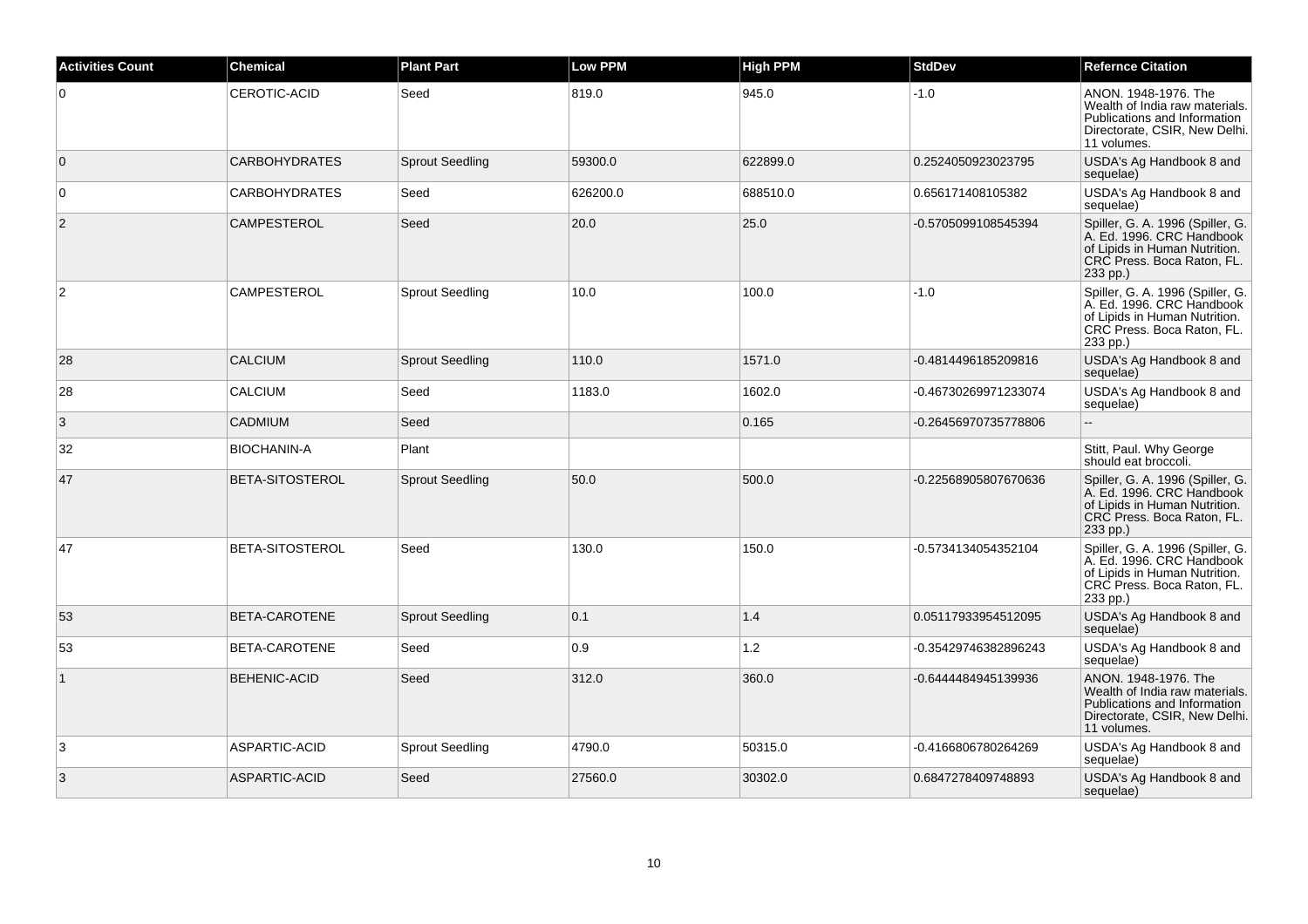| <b>Activities Count</b> | <b>Chemical</b>                    | <b>Plant Part</b>      | <b>Low PPM</b> | <b>High PPM</b> | <b>StdDev</b>        | <b>Refernce Citation</b>                                                                                                               |
|-------------------------|------------------------------------|------------------------|----------------|-----------------|----------------------|----------------------------------------------------------------------------------------------------------------------------------------|
| $\overline{2}$          | <b>ASPARAGINE</b>                  | Seed                   |                |                 |                      | ANON, 1948-1976. The<br>Wealth of India raw materials.<br>Publications and Information<br>Directorate, CSIR, New Delhi.<br>11 volumes. |
| $\overline{0}$          | <b>ASH</b>                         | Seed                   | 32210.0        | 37609.0         | -0.3089307552754851  | USDA's Ag Handbook 8 and<br>sequelae)                                                                                                  |
| $\mathbf 0$             | <b>ASH</b>                         | <b>Sprout Seedling</b> | 3750.0         | 53025.0         | -0.2955159812067499  | USDA's Ag Handbook 8 and<br>sequelae)                                                                                                  |
| $\mathbf 0$             | <b>ASCORBIGEN</b>                  | Seed                   | 24.0           | 26.0            |                      | ANON. 1948-1976. The<br>Wealth of India raw materials.<br>Publications and Information<br>Directorate, CSIR, New Delhi.<br>11 volumes. |
| 112                     | ASCORBIC-ACID                      | Sprout Seedling        | 113.0          | 1506.0          | 0.12020083478511438  | USDA's Ag Handbook 8 and<br>sequelae)                                                                                                  |
| 112                     | ASCORBIC-ACID                      | Seed                   | 48.0           | 53.0            | -0.30663815817527246 | $\overline{\phantom{a}}$                                                                                                               |
| $\overline{2}$          | <b>ARSENIC</b>                     | Seed                   |                | 0.09            | 0.18945418956322616  | $\mathbf{u}$                                                                                                                           |
| 14                      | <b>ARGININE</b>                    | <b>Sprout Seedling</b> | 1970.0         | 20693.0         | -0.6182818649110114  | USDA's Ag Handbook 8 and<br>sequelae)                                                                                                  |
| 14                      | <b>ARGININE</b>                    | Seed                   | 16720.0        | 18383.0         | 0.26496099366924114  | USDA's Ag Handbook 8 and<br>sequelae)                                                                                                  |
| $\mathbf 0$             | ARACHIDIC-ACID                     | Seed                   | 117.0          | 135.0           | -0.6426066149379663  | ANON. 1948-1976. The<br>Wealth of India raw materials.<br>Publications and Information<br>Directorate, CSIR, New Delhi.<br>11 volumes. |
| 15                      | ALPHA-LINOLENIC-ACID               | <b>Sprout Seedling</b> | 160.0          | 1681.0          | $-1.0$               | USDA's Ag Handbook 8 and<br>sequelae)                                                                                                  |
| 15                      | ALPHA-LINOLENIC-ACID               | Seed                   | 270.0          | 297.0           | -0.3250213852082402  | USDA's Ag Handbook 8 and<br>sequelae)                                                                                                  |
| 3                       | <b>ALANINE</b>                     | <b>Sprout Seedling</b> | 990.0          | 10399.0         | -0.8997564719824734  | USDA's Ag Handbook 8 and<br>sequelae)                                                                                                  |
| 3                       | <b>ALANINE</b>                     | Seed                   | 10500.0        | 11545.0         | 0.2952261354048832   | USDA's Ag Handbook 8 and<br>sequelae)                                                                                                  |
| $\overline{4}$          | ADENOSINE-<br><b>TRIPHOSPHATE</b>  | <b>Sprout Seedling</b> |                |                 |                      | ANON, 1948-1976. The<br>Wealth of India raw materials.<br>Publications and Information<br>Directorate, CSIR, New Delhi.<br>11 volumes. |
| $\mathbf 0$             | ADENOSINE-<br>DIPHOSPHATE-D-RIBOSE | <b>Sprout Seedling</b> |                |                 |                      | ANON. 1948-1976. The<br>Wealth of India raw materials.<br>Publications and Information<br>Directorate, CSIR, New Delhi.<br>11 volumes. |